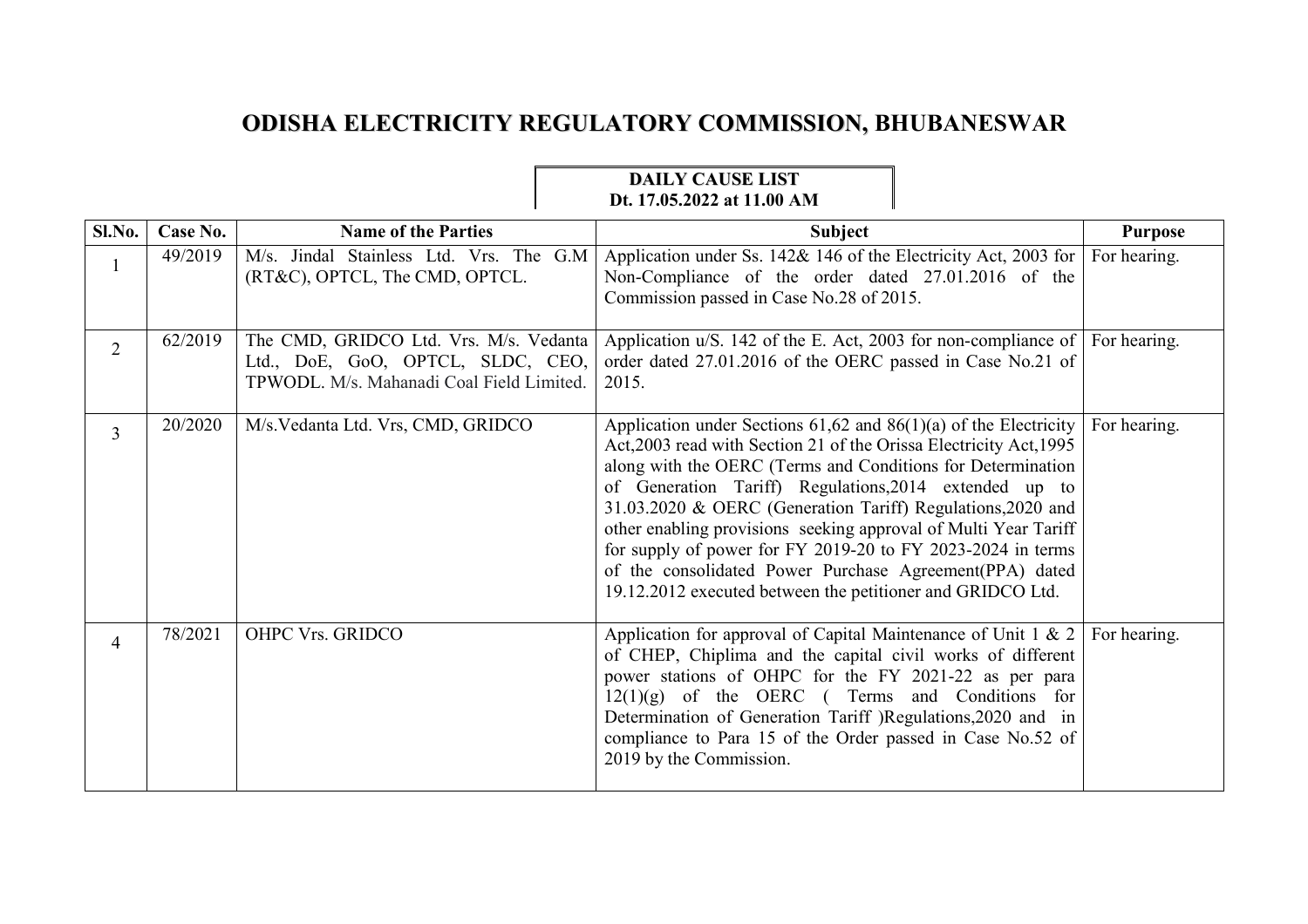| 5              | 85/2021 | M/s. SAIL Vrs. OREDA.                                                              | Application under Regulation 12.6 & 12.7. of the OERC<br>(Procurement of Energy from Renewable Sources and its<br>Compliance) Regulations, 2015 seeking direction to M/s.<br>OREDA regarding exemption from all Renewable Purchase<br>obligations since the date of Notification of the above<br>Regulations, 2015 till date and also to declare that the RPO is<br>concerned shall not applicable to the Captive Power Plants<br>which are Co-generation units. | For hearing.                                                             |
|----------------|---------|------------------------------------------------------------------------------------|------------------------------------------------------------------------------------------------------------------------------------------------------------------------------------------------------------------------------------------------------------------------------------------------------------------------------------------------------------------------------------------------------------------------------------------------------------------|--------------------------------------------------------------------------|
| 6              | 86/2021 | MD, GRIDCO Vrs. CEO, TPWODL, M/s.<br>Vedanta Limited, MD, OPTCL, SLDC.             | Application under Sections 23, 24, 142 $\&$ 146 of the Electricity<br>Act, 2003 for violation of Electricity supply Code, Regulations,<br>tariff orders and other applicable provisions under said the Act,<br>2003.                                                                                                                                                                                                                                             | For hearing.                                                             |
| $\overline{7}$ | 94/2021 | M/s. Satyam Casting Pvt.Ltd. Vrs. TPCODL                                           | Application under Regulation 139 of the OERC Distribution For hearing.<br>(Conditions of Supply) Code, 2019 proposing Special agreement<br>with steel industries (Standalone Induction Furnace Units)<br>having connectivity at 33KV levels with contract demand more<br>than 1MW and above.                                                                                                                                                                     |                                                                          |
| 8              | 08/2022 | M/s. Vedanta Limited Vrs. SLDC, TPWODL,<br>GRIDCO.                                 | Application under Section 33(4) read with S. 86(1)(f) & (k) of the<br>Electricity Act, 2003 for quashing of emails dated 01.01.2022<br>& 03.01.2022 issued by TPWODL and letter dated 07.01.2022<br>issued by GRIDCO Ltd. and email dated 25.01.2022 and a<br>direction to SLDC to accept the energy accounting Schedule as<br>submitted by the petitioner.                                                                                                      | For hearing on<br>of<br>question<br>admission<br>as<br>well as on merit. |
| 9              | 17/2022 | MD, GRIDCO Ltd. Vrs. M/s. Vedanta<br>SLDC, TPWODL, DoE, GoO,<br>Limited,<br>OPTCL. | Application under Sections 142 $&$ 146 of the Electricity Act,<br>2003 for non-compliance of order dated 19.02.2022 of the<br>Commission passed in Case No.02 of 2022.                                                                                                                                                                                                                                                                                           | For hearing on<br>of<br>question<br>admission<br>as<br>well as on merit. |
| 10             | 18/2022 | MD, OPTCL Vrs. SLDC, DoE, GoO,<br>TPCODL, TPWODL, TPNODL, TPSODL.                  | Application under Section 86(k) of the Electricity Act, 2003<br>read with relevant provisions of OERC (Conduct of Business)<br>Regulations, 2004 and OERC Open Access Regulations, 2020<br>regarding Intra-State Transmission Charges $\omega$ 20% for the<br>beneficiaries sourcing power from RE Sources(except Bio-Mass<br>& Co-generation) involving OPTCL's transmission network.                                                                           | For hearing on<br>of<br>question<br>admission<br>as<br>well as on merit. |